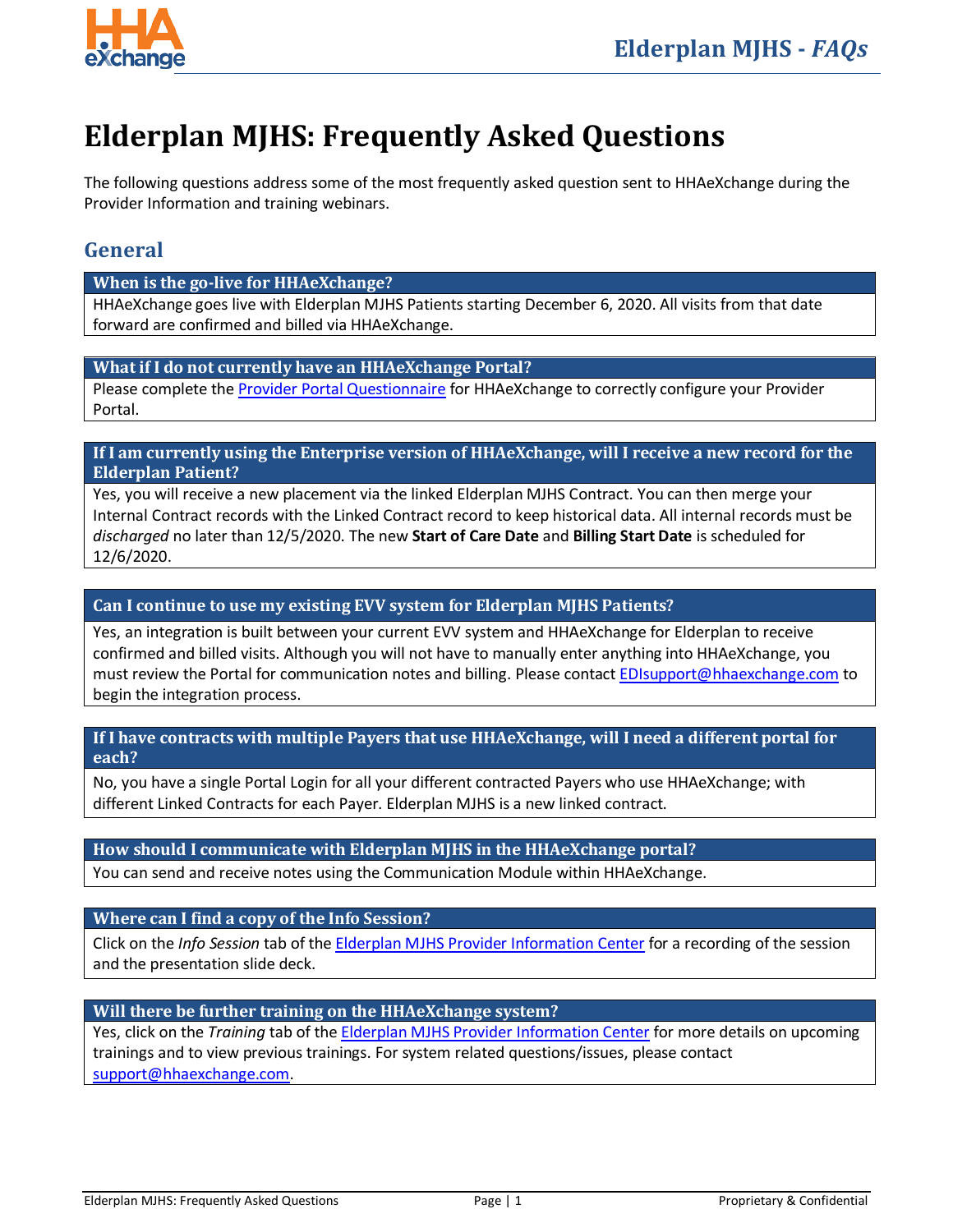

# **Patient/Authorization Management**

# **Will I receive my Elderplan MJHS cases in HHAeXchange?**

Yes, all active Elderplan MJHS Patients and authorizations are electronically received in your HHAeXchange Portal. If you have multiple offices set up in HHAeXchange, then placements are received as Unconfirmed placements requiring further review and proper placement in the correct office. Once placed, the **Patient Status** becomes *Active*. For a single Office, the Patient is placed as Confirmed with an *Active* **Patient Status**.

## **How will my Patient's information be entered into HHAeXchange?**

Elderplan MJHS is responsible for sending Patient Demographic and Authorization data to HHAeXchange. If you are missing data, please contact Elderplan MJHS directly for troubleshooting.

## **What will my authorizations look like in HHAeXchange?**

The authorizations format does not change. If they were previously sent with weekly hours, then they continue to appear this way. The only difference is that they are received via HHAeXchange for ease of scheduling and visit confirmation.

#### **Will I be able to receive my authorizations outside of HHAeXchange?**

All authorizations are sent through HHAeXchange. If you are having trouble receiving an authorization, please contact Elderplan MJHS directly for troubleshooting.

## **Can I download my authorizations from the HHAeXchange application?**

Yes, use the HHAeXchange Reporting module to download authorizations, as well as other key information like Patient Census, Schedules, Visit Exceptions, and Billing Reports.

## **What if I am missing Patient/Authorization info in my Portal, or need to make an update?**

You can update Patient's information, but Elderplan MJHS manages the Primary Billing Address and Phone Number 1 to prevent any claims issues. Providers can update the fields for **Phone Number 2** and **Phone Number 3**. For any data issues or missing information, please contact Elderplan MJHS directly using the HHAeXchange Communications module.

#### **Will Plan of Care (POC) Compliance be turned on within HHAeXchange?**

For the 12/6/20 go-live, POC Compliance will not be turned on for the Elderplan MJHS contract. Please continue to manage this process as you are currently. In the future, POC Compliance will be enabled and further information and directions will be provided at that time.

#### **Will Elderplan MJHS provide MD Orders when sending authorizations?**

No, Elderplan MJHS is not responsible for MD Orders.

# **Visit Confirmation**

#### **How can the aide use EVV through HHAeXchange?**

The aide can either clock in/out using telephony via the Patient's home phone or using the HHAeXchange Mobile Application. The Mobile App is the preferred method.

# **Is there a way to attest a visit in HHAeXchange?**

Yes, the aide can capture Patient Signatures via the Mobile App for visit confirmation and attestation.